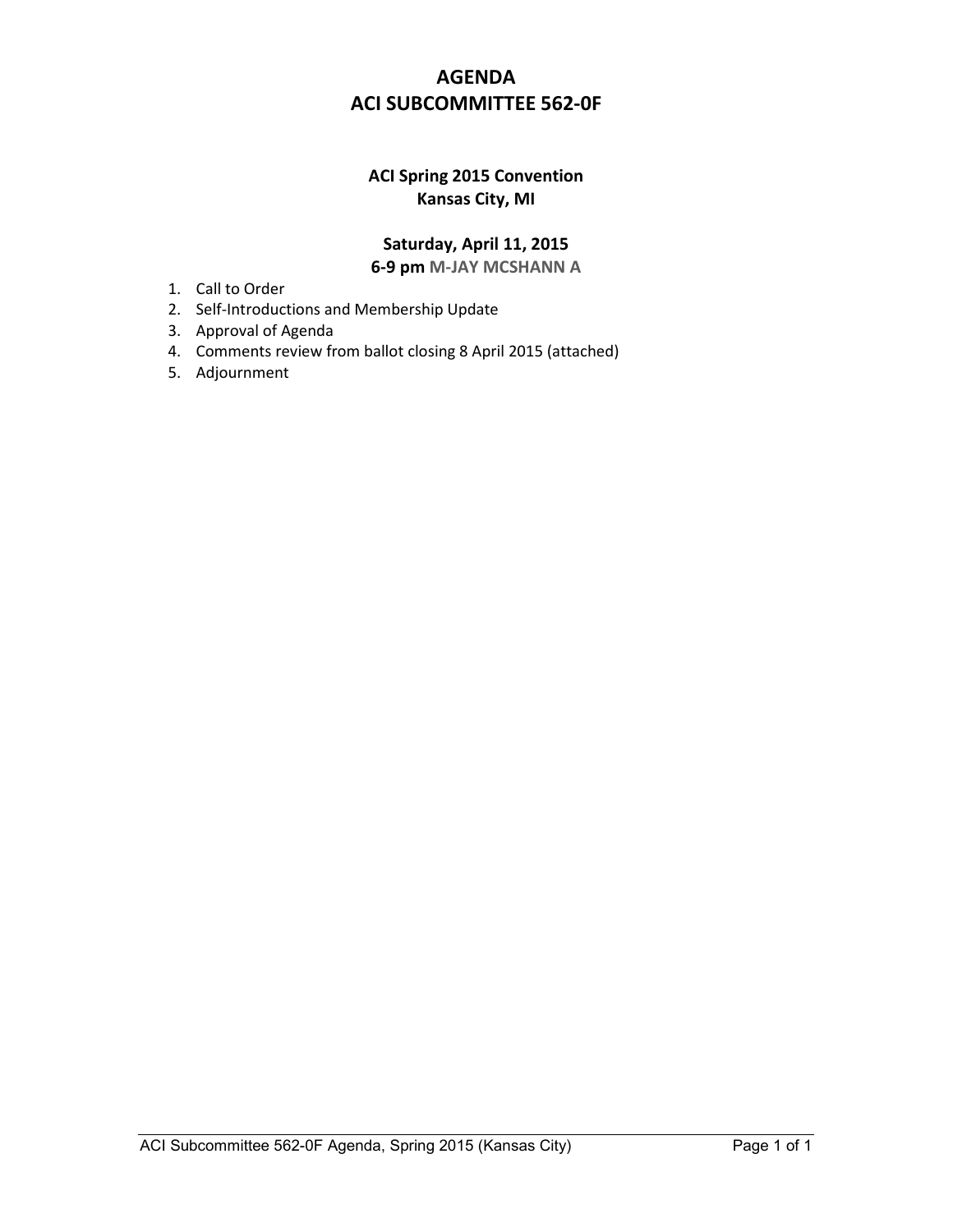#### **Ballot Close Date:** April 9, 2015 Chapter 8 **Document Title:** ACI 562: Code Requirements for Evaluation, Repair and Rehabilitation of Concrete Buildings and Commentary

| No. | <b>Reviewer</b> | Page | Line | G/E/P/S      | <b>Comment</b>                                                                                                                                                                                                                                                                                                                                   | <b>Committee Response</b>                                                                                              |
|-----|-----------------|------|------|--------------|--------------------------------------------------------------------------------------------------------------------------------------------------------------------------------------------------------------------------------------------------------------------------------------------------------------------------------------------------|------------------------------------------------------------------------------------------------------------------------|
|     | <b>Initials</b> | No.  | No.  |              |                                                                                                                                                                                                                                                                                                                                                  |                                                                                                                        |
| 1.  | <b>TDM</b>      | 13   | 22   | E            | A question was posed from R. Edelson regarding the ICRI<br>310 provision that "all corrosion and damage be removed",<br>and our 562 clause commentary indicates that this is not<br>always advisable/prudent. Recommend that the Code<br>language make the intent of the provision clearer:                                                      | Will address see #10                                                                                                   |
|     |                 |      |      |              | "When evaluating long-term durability and strength of a<br>member within different repair strategies, the effect of<br>existing reinforcement corrosion or concrete damage that is<br>not removed and becomes encapsulated within new repair<br>materials and not removed within new repair materials<br>shall be considered."                   |                                                                                                                        |
| 2.  | <b>TDM</b>      | 18   | 15   | $\mathbf{P}$ | Ideally reference the strength requirements as well, akin to<br>318- Chap 19 (and still 318-Ch 4).<br>After "intended to" write "meet the strength requirements<br>of Chapter 7, "<br>This suggestion mates with similar ideas for Chapter 7. 318<br>integrates the loads with the durability requirements overtly,<br>while 562 is more subtle. | Accepted - see proposed change.<br>Added strength.<br>Now reads "strength, safety and<br>serviceability requirements " |
| 3.  | <b>GRS</b>      | 18   | 16   | E            | Before "durable" add "are"                                                                                                                                                                                                                                                                                                                       | Accepted                                                                                                               |
| 4.  | <b>TDM</b>      | 18   | 16   | E            | After "durable within the service environment", insert "for<br>the design service life"<br>It occurs to me that the concept of service life has been<br>mentioned too quietly in this section.                                                                                                                                                   | Accepted                                                                                                               |
| 5.  | <b>PDM</b>      | 18   | 19   | S            | Change "safety and serviceability requirements" to read<br>"safety requirements and serviceability objectives"                                                                                                                                                                                                                                   | No change $-$ see #4.                                                                                                  |

**Primary (P)** comments identify technical issues that the committee must address before publication of the document; **General (G)** comments identify issues general to the entire document that the committee must address before publication of the document; **Editorial (E)** comments identify editorial issues that the committee must address before publication of the document; and **Secondary (S)** comments identify technical or editorial issues that should be addressed either in this document or the next revision of the document.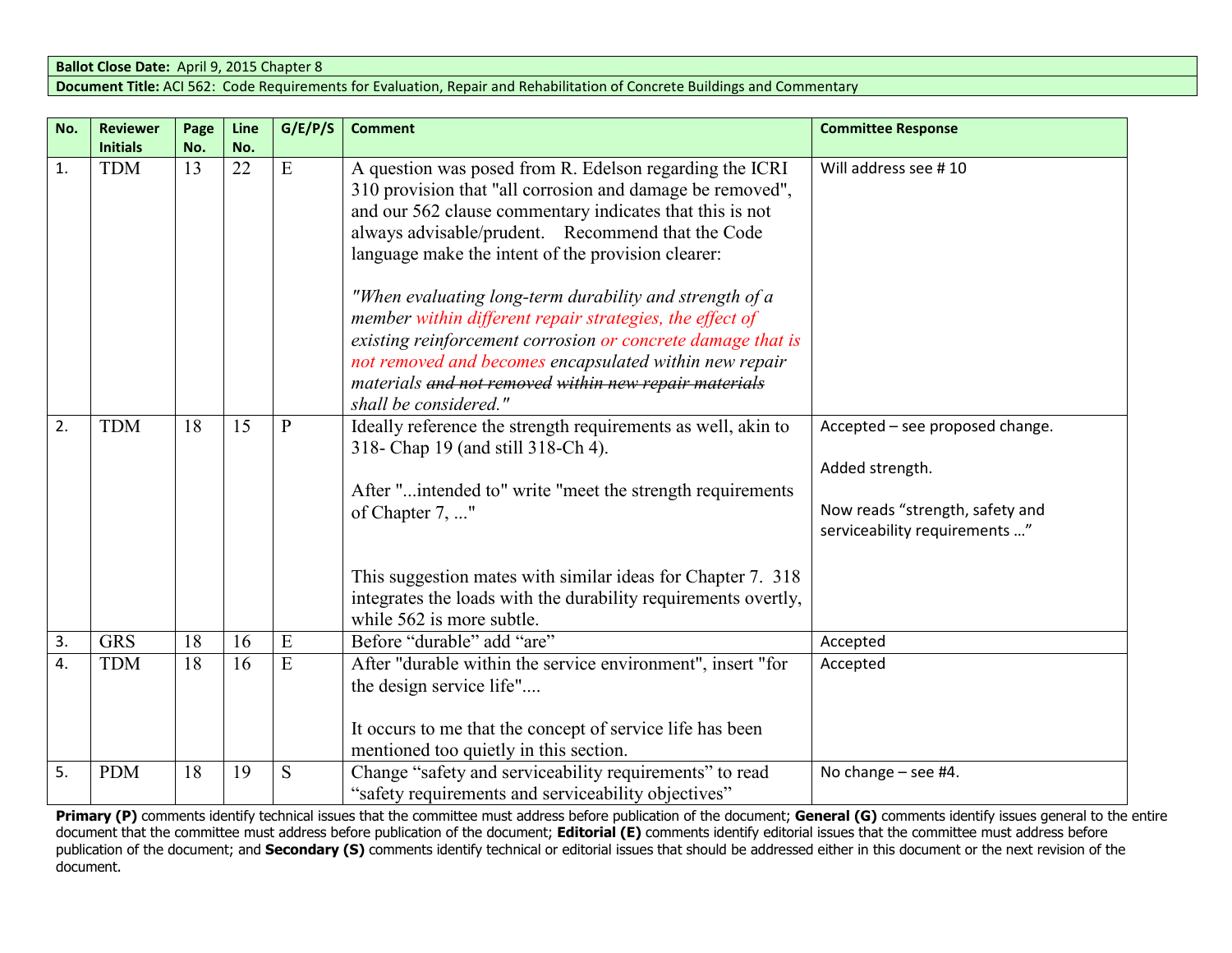#### **Ballot Close Date:** April 9, 2015 Chapter 8 **Document Title:** ACI 562: Code Requirements for Evaluation, Repair and Rehabilitation of Concrete Buildings and Commentary

| No. | <b>Reviewer</b><br><b>Initials</b> | Page<br>No. | Line<br>No.     | G/E/P/S        | <b>Comment</b>                                                                                                                                                                                                                                                                                                                                                                                                                                                                                                                                                                                                                                                                                              | <b>Committee Response</b>                                                                        |
|-----|------------------------------------|-------------|-----------------|----------------|-------------------------------------------------------------------------------------------------------------------------------------------------------------------------------------------------------------------------------------------------------------------------------------------------------------------------------------------------------------------------------------------------------------------------------------------------------------------------------------------------------------------------------------------------------------------------------------------------------------------------------------------------------------------------------------------------------------|--------------------------------------------------------------------------------------------------|
| 6.  | <b>PDM</b>                         | 19          | 5               | S              | Determination of the cause of degradation should be the<br>first step in my opinion.<br>Change "the cause of degradation should be addressed" to<br>read "the causes of degradation should be determined"                                                                                                                                                                                                                                                                                                                                                                                                                                                                                                   | No change.                                                                                       |
| 7.  | <b>GRS</b>                         | 20          | 24              | E              | 1.4.2 is correct                                                                                                                                                                                                                                                                                                                                                                                                                                                                                                                                                                                                                                                                                            | Okay. No change                                                                                  |
| 8.  | <b>KC</b>                          | 20          | $\overline{25}$ | $\overline{E}$ | Change "The licensed design professional should review<br>anchorage and development requirements when alternative<br>methods of corrosion protection are used"<br>To<br>"When alternative methods of corrosion protection are used,<br>anchorage and development requirements should be<br>reviewed."                                                                                                                                                                                                                                                                                                                                                                                                       | Accepted.<br>Also similar change in 8.2.2C.                                                      |
| 9.  | <b>JHP</b>                         | 20          | 21<br>and<br>24 | P              | After "1.4.2" add "if required by jurisdictional authority"<br>Why would you have to go through procedure in 1.4.2 to<br>add an anti-carbonation coating to a structure which is<br>essentially a paint to protect against carbonation? This type<br>of product is often used in potentially high carbonation<br>situations prior to the onset of corrosion. An example<br>would be on older structures in close proximity to train<br>tracks as a precaution. I don't understand why we are<br>making it mandatory to get approval from a review board<br>unless it is required by the jurisdictional authority. I would<br>agree if it was provided for fire protection but not for<br>durability issues. | Suggest non-persuasive.<br>Do not want any material being applied<br>unless some group approves. |
| 10. | <b>KEK</b>                         | 22          |                 | E              | Consider rewording 8.4.2 to say:<br>8.4.2 – The effect of reinforcement corrosion products, that<br>are not removed during the repair process, on the durability<br>of the repair shall be considered.                                                                                                                                                                                                                                                                                                                                                                                                                                                                                                      | Accepted                                                                                         |

**Primary (P)** comments identify technical issues that the committee must address before publication of the document; **General (G)** comments identify issues general to the entire document that the committee must address before publication of the document; **Editorial (E)** comments identify editorial issues that the committee must address before<br>publication of the document; and **Secondary (S)** commen document.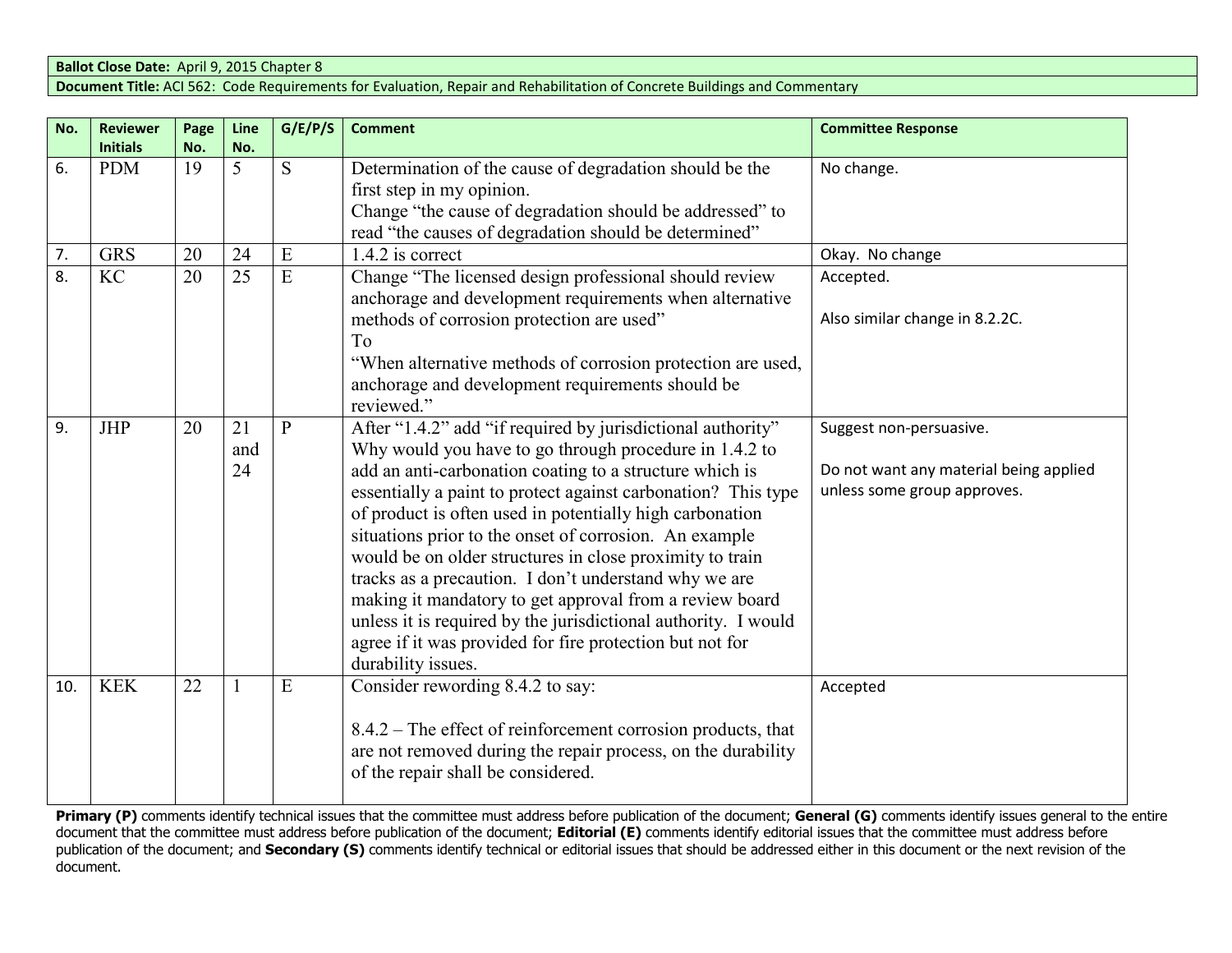#### **Ballot Close Date:** April 9, 2015 Chapter 8 **Document Title:** ACI 562: Code Requirements for Evaluation, Repair and Rehabilitation of Concrete Buildings and Commentary

| No. | <b>Reviewer</b><br><b>Initials</b> | Page | Line           | G/E/P/S     | <b>Comment</b>                                                                                                                                                                                                                                                                                                                                                                                                                                                                                                                                                                                                                                                                                                                                                                                                | <b>Committee Response</b>                                         |
|-----|------------------------------------|------|----------------|-------------|---------------------------------------------------------------------------------------------------------------------------------------------------------------------------------------------------------------------------------------------------------------------------------------------------------------------------------------------------------------------------------------------------------------------------------------------------------------------------------------------------------------------------------------------------------------------------------------------------------------------------------------------------------------------------------------------------------------------------------------------------------------------------------------------------------------|-------------------------------------------------------------------|
|     |                                    | No.  | No.            |             |                                                                                                                                                                                                                                                                                                                                                                                                                                                                                                                                                                                                                                                                                                                                                                                                               |                                                                   |
| 11. | <b>KEK</b>                         | 22   | 3              | E           | Consider rewording commentary to say:<br>In concrete repairs with reinforcing steel corrosion,<br>sufficient concrete should be removed to allow for the new<br>repair materials to completely encapsulate the existing<br>reinforcement. The reinforcing steel should also be cleaned<br>to remove corrosion prodcuts. ICRI No. 310.1R provides<br>guidelines on removal of damaged concrete and cleaning of<br>reinforcing steel.<br>In some situations, due to congestion of steel reinforcement,<br>access limitations, load considerations, or other factors, it is<br>not possible to remove all corrosion products from the steel<br>reinforcement. Situations also exist where corroding<br>reinforcement that cannot be adequately cleaned or repaired<br>is encapsulated with new repair materials. | Adopted change                                                    |
|     |                                    |      |                |             | The effects of encapsulating uncleaned reinforcing on the<br>long-term durability of the repaired structure should be<br>considered in these situations.                                                                                                                                                                                                                                                                                                                                                                                                                                                                                                                                                                                                                                                      |                                                                   |
| 12. | <b>KC</b>                          | 22   | 20             | E           | Add "and"<br>Situations exist where corroding reinforcement that cannot<br>be adequately cleaned or repaired <b>and</b> is encapsulated with<br>new repair materials                                                                                                                                                                                                                                                                                                                                                                                                                                                                                                                                                                                                                                          | No change.                                                        |
| 13. | <b>GRS</b>                         | 23   | 12             | E           | Change "design basis code" to "design-basis criteria"                                                                                                                                                                                                                                                                                                                                                                                                                                                                                                                                                                                                                                                                                                                                                         | Okay.                                                             |
| 14. | Kahn                               | 623  | 12             | $\mathbf e$ | Insert "the" before "design basis code"                                                                                                                                                                                                                                                                                                                                                                                                                                                                                                                                                                                                                                                                                                                                                                       | No change - already there. Change made<br>in commentary to 8.4.4C |
| 15. | <b>TDM</b>                         | 25   | $\overline{2}$ | E           | Insert reference to ACI 515.1R (Fred's protective coatings                                                                                                                                                                                                                                                                                                                                                                                                                                                                                                                                                                                                                                                                                                                                                    | What is reference?                                                |

**Primary (P)** comments identify technical issues that the committee must address before publication of the document; **General (G)** comments identify issues general to the entire document that the committee must address before publication of the document; **Editorial (E)** comments identify editorial issues that the committee must address before publication of the document; and **Secondary (S)** comments identify technical or editorial issues that should be addressed either in this document or the next revision of the document.